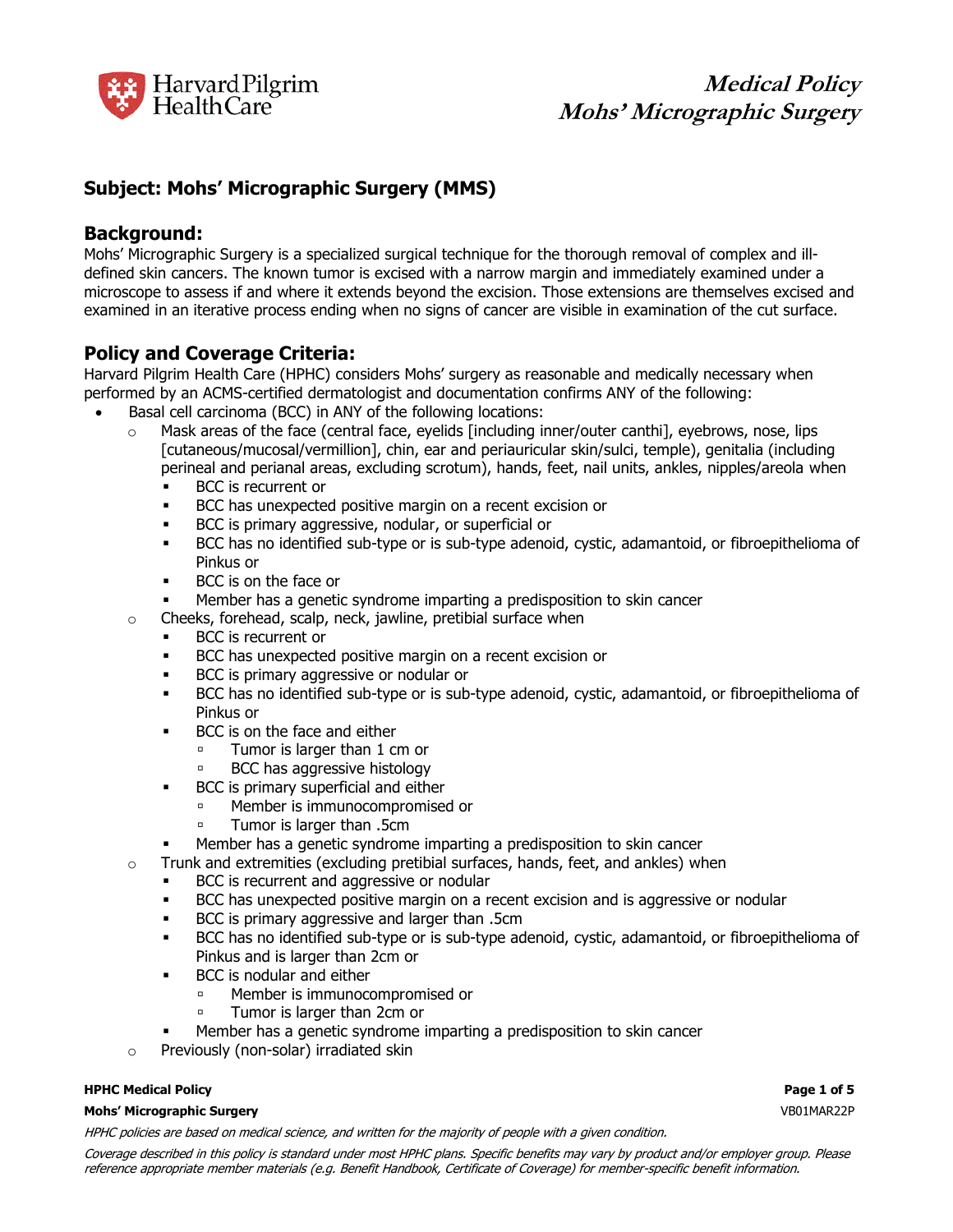- o Traumatic scars
- o Osteomyelitic regions
- o Chronically inflamed/ulcerated regions
- Squamous cell carcinoma (SCC) in ANY of the following locations:
	- Mask areas of the face (central face, eyelids [including inner/outer canthi], eyebrows, nose, lips [cutaneous/mucosal/vermillion], chin, ear and periauricular skin/sulci, temple), genitalia (including perineal and perianal areas, excluding scrotum), hands, feet, nail units, ankles, nipples/areola when
		- SCC is recurrent or
		- SCC has an unexpected positive margin on a recent excision or
		- SCC is primary aggressive, verrucous, or KA type or
		- SCC does not have aggressive histologic features or a Clark level greater than III or
		- SCC is Bowen disease/in situ or
		- Member has a genetic syndrome imparting a predisposition to skin cancer
	- $\circ$  Cheeks, forehead, scalp, neck, jawline, pretibial surface when
		- SCC is recurrent or has an unexpected positive margin on a recent excision and is
			- <sup>o</sup> Aggressive,
			- □ KA type,
			- **in situ/Bowen, or**
			- is less than two millimeters in depth and has a Clark level no greater than III with no aggressive histologic features or
		- **EXEC IS primary aggressive or KA type, or**
		- SCC does not have aggressive histologic features or a Clark level greater than III, or
		- SCC is primary Bowen disease/in situ, or
		- Member has a genetic syndrome imparting a predisposition to skin cancer
	- o Trunk and extremities (excluding pretibial surfaces, hands, feet, and ankles) when
		- SCC is recurrent or has an unexpected positive margin on a recent excision and is
			- <sup>o</sup> Aggressive,
			- □ KA type, or
			- is less than two millimeters in depth and has a Clark level no greater than III with no aggressive histologic features, or
		- SCC is primary aggressive, or
		- SCC is KA type and is either
			- Larger than half a centimeter in an immunocompromised member or
			- **Example 1** Larger than a centimeter in a member with a healthy immune system or
		- SCC does not have aggressive histologic features or a Clark level greater than III and is either
			- **Larger than a centimeter in an immunocompromised member or**
			- **Example 1** Larger than two centimeters in a member with a healthy immune system or
		- **EXEC is Bowen disease/in situ and is either** 
			- Larger than a centimeter in an immunocompromised member or
			- Larger than two centimeters in a member with a healthy immune system or
		- Member has a genetic syndrome imparting a predisposition to skin cancer
	- o Previously (non-solar) irradiated skin
	- o Traumatic scars
	- o Osteomyelitic regions
	- o Chronically inflamed/ulcerated region
- Lentigo maligna in ANY of the following locations:
	- $\circ$  Mask areas of the face (central face, evelids [including inner/outer canthi], evebrows, nose, lips [cutaneous/mucosal/vermillion], chin, ear and periauricular skin/sulci, temple), genitalia (including perineal and perianal areas, excluding scrotum), hands, feet, nail units, ankles, nipples/areola, cheeks, forehead, scalp, neck, jawline, pretibial surface
	- $\circ$  Trunk and extremities (excluding pretibial surfaces, hands, feet, and ankles) WHEN lentigo maligna is locally recurrent
- Melanoma in situ in ANY of the following locations:

## **HPHC Medical Policy Page 2 of 5**

## **Mohs' Micrographic Surgery** VB01MAR22P

HPHC policies are based on medical science, and written for the majority of people with a given condition.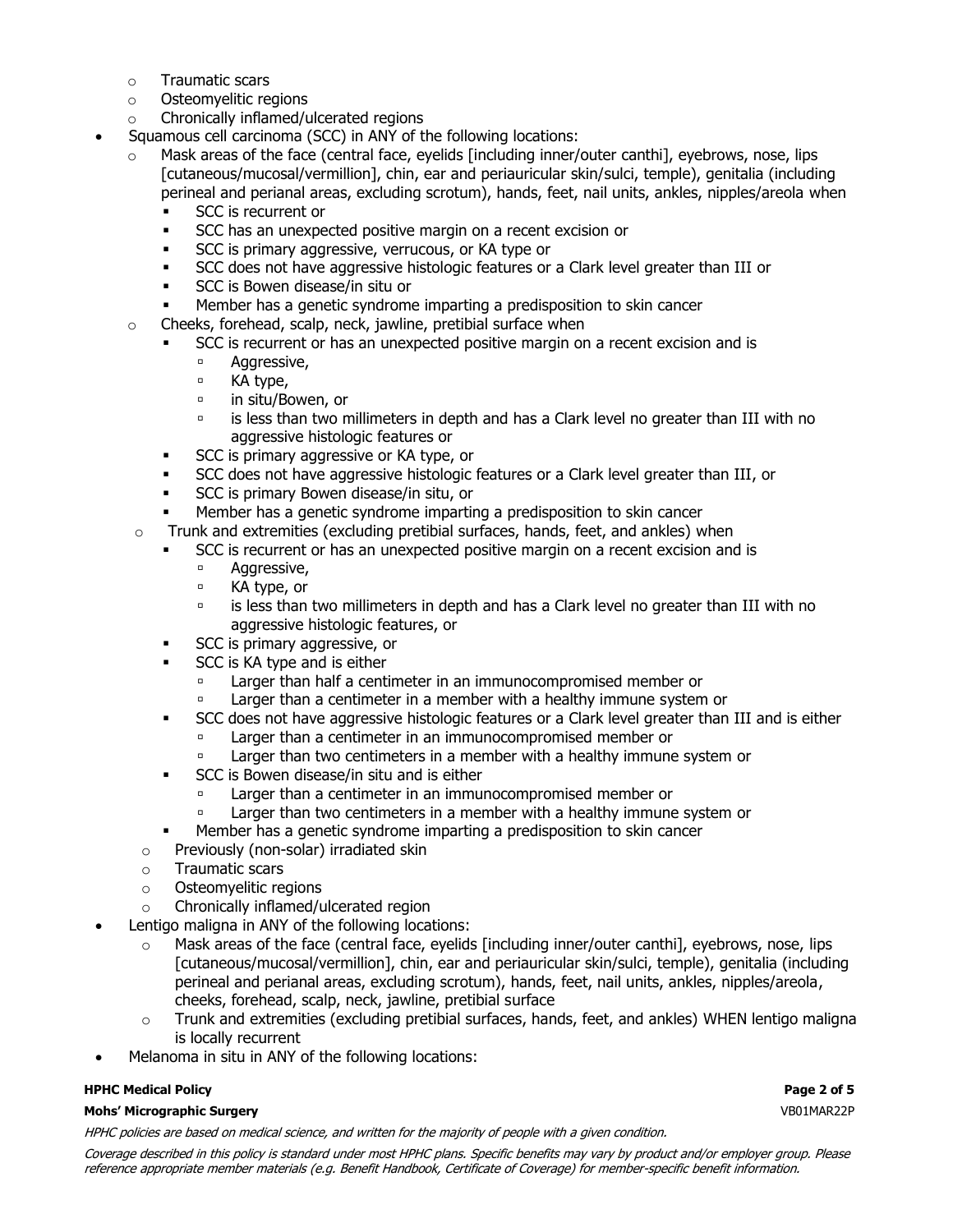- $\circ$  Mask areas of the face (central face, eyelids [including inner/outer canthi], eyebrows, nose, lips [cutaneous/mucosal/vermillion], chin, ear and periauricular skin/sulci, temple), genitalia (including perineal and perianal areas, excluding scrotum), hands, feet, nail units, ankles, nipples/areola, cheeks, forehead, scalp, neck, jawline, pretibial surface
- $\circ$  Trunk and extremities (excluding pretibial surfaces, hands, feet, and ankles) WHEN melanoma in situ is locally recurrent
- Adenocystic carcinoma
- Adnexal carcinoma
- Angiosarcoma
- Apocrine/eccrine carcinoma
- Atypical Fibroxanthoma
- Dermatofibrosarcoma protuberans
- Desmoplastic trichoepithelioma in the mask areas of the face (central face, eyelids [including inner/outer canthi], eyebrows, nose, lips [cutaneous/mucosal/vermillion], chin, ear and periauricular skin/sulci, temple), genitalia (including perineal and perianal areas, excluding scrotum), hands, feet, nail units, ankles, nipples/areola, cheeks, forehead, scalp, neck, jawline, or pretibial surface
- Extramammary Paget's Disease
- Leiomyosarcoma
- Malignant fibrous histiocytoma
- Undifferentiated pleomorphic sarcoma
- Merkel cell carcinoma in the mask areas of the face (central face, eyelids [including inner/outer canthi], eyebrows, nose, lips [cutaneous/mucosal/vermillion], chin, ear and periauricular skin/sulci, temple), genitalia (including perineal and perianal areas, excluding scrotum), hands, feet, nail units, ankles, nipples/areola, cheeks, forehead, scalp, neck, jawline, or pretibial surface
- Microcystic adnexal carcinoma
- Mucinous carcinoma
- Rare biopsy proven skin cancers (not otherwise specified)
- Sebaceous carcinoma

**Exclusions:** Harvard Pilgrim Health Care (HPHC) considers Mohs' micrographic surgery (MMS) as experimental/investigational for all other indications and locations. In addition, HPHC does not cover MMS for the treatment of:

- Actinic keratosis (AK) with focal SCC in situ, Bowenoid AK, or AK-type SCC in situ
- Bowenoid papulosis
- Internal cancers, such as invasive laryngeal carcinoma, intraoral, pharyngeal, sinus, and esophageal carcinomas

# **Supporting information**

Mohs' micrographic surgery (MMS) is an iterative surgical and examination process for excising skin cancers that are complex, ill-defined, and sensitively located skin cancers while conserving maximal amounts of normal tissue. After fixing the tumor in place, the surgeon removes the known cancerous tissue with a narrow margin and immediately examines the cut surface to locate where the tumor continues through the margin into the remaining tissue and guide a subsequent excision, continuing in this manner until no cancer is evident on the cut surface. As it is a highly localized procedure, Mohs' is generally performed on an outpatient basis under local anesthesia.

Having been developed in 1938 and being general enough in principal to be compatible with advancements in technology and technique, MMS has a well-established usage profile. Skin tumors with shapes, sizes, and locations that preclude conventional extractions benefit from the piecewise approach of MMS. The American Academy of Dermatology, American College of Mohs Surgery, American Society for Dermatologic Surgery Association, and American Society for Mohs Surgery collaborated to produce guidelines on all scenarios for the use of MMS, published in 2012 and updated in 2013.

#### **HPHC Medical Policy Page 3 of 5**

#### **Mohs' Micrographic Surgery** VB01MAR22P

HPHC policies are based on medical science, and written for the majority of people with a given condition.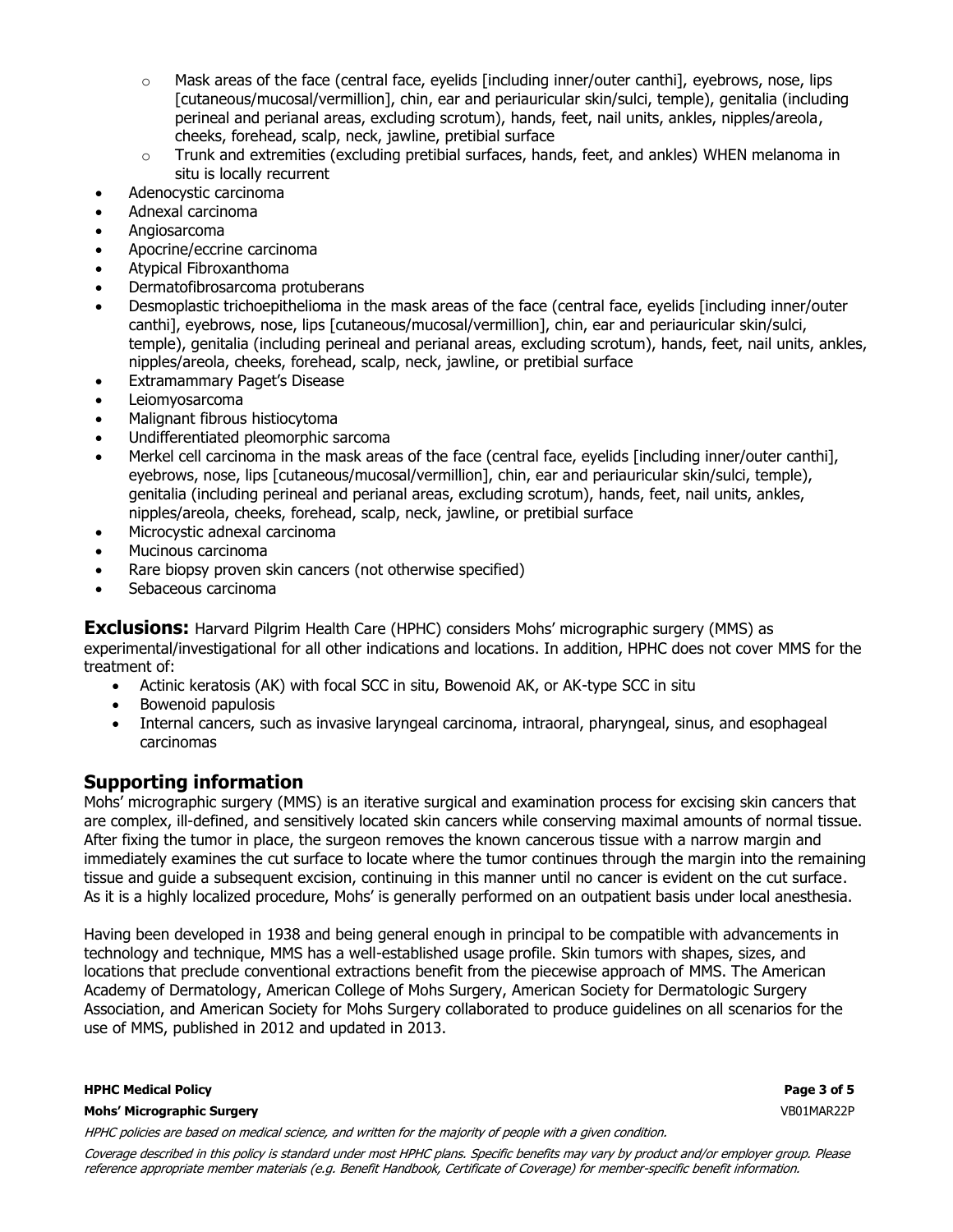# **Guidelines:**

Clark's level is a system of skin cancer staging, classifying melanomas by invasion extent.

| Clark's level   Description |                                                                |
|-----------------------------|----------------------------------------------------------------|
|                             | Melanoma confined to the epidermis (melanoma in situ)          |
| п                           | Invasion into the papillary dermis                             |
| III                         | Invasion to the junction of the papillary and reticular dermis |
| IV                          | Invasion into the reticular dermis                             |
|                             | Invasion into the subcutaneous fat.                            |

Only physicians (DD/DO) trained in MMS techniques and pathologic identification may perform Mohs micrographic surgery.

## **Coding:**

**Codes are listed below for informational purposes only, and do not guarantee member coverage or provider reimbursement. The list may not be all-inclusive. Deleted codes and codes which are not effective at the time the service is rendered may not be eligible.**

## **[List of medically necessary ICD-10 Codes](https://www.harvardpilgrim.org/provider/wp-content/uploads/sites/7/2020/12/Mohs-Micrographic-Surgery-ICD-10-codes.pdf)**

| <b>CPT® Code</b> | <b>Description</b>                                                                                                                                                                                                                                                                                                                                                                                                                                                                                                                                                                                                                                   |
|------------------|------------------------------------------------------------------------------------------------------------------------------------------------------------------------------------------------------------------------------------------------------------------------------------------------------------------------------------------------------------------------------------------------------------------------------------------------------------------------------------------------------------------------------------------------------------------------------------------------------------------------------------------------------|
| 17311            | Mohs micrographic technique, including removal of all gross tumor, surgical excision of tissue<br>specimens, mapping, color coding of specimens, microscopic examination of specimens by the<br>surgeon, and histopathologic preparation including routine stain(s) (eg, hematoxylin and eosin,<br>toluidine blue), head, neck, hands, feet, genitalia, or any location with surgery directly<br>involving muscle, cartilage, bone, tendon, major nerves, or vessels; first stage, up to 5 tissue<br>blocks                                                                                                                                          |
| 17312            | Mohs micrographic technique, including removal of all gross tumor, surgical excision of tissue<br>specimens, mapping, color coding of specimens, microscopic examination of specimens by the<br>surgeon, and histopathologic preparation including routine stain(s) (eg, hematoxylin and eosin,<br>toluidine blue), head, neck, hands, feet, genitalia, or any location with surgery directly<br>involving muscle, cartilage, bone, tendon, major nerves, or vessels; first stage, up to 5 tissue<br>$blocks -$<br>Each additional stage after the first stage, up to 5 tissue blocks (List separately in addition to<br>code for primary procedure) |
| 17313            | Mohs micrographic technique, including removal of all gross tumor, surgical excision of tissue<br>specimens, mapping, color coding of specimens, microscopic examination of specimens by the<br>surgeon, and histopathologic preparation including routine stain(s) (eg, hematoxylin and eosin,<br>toluidine blue), of the trunk, arms, or legs; first stage, up to 5 tissue blocks                                                                                                                                                                                                                                                                  |
| 17314            | Mohs micrographic technique, including removal of all gross tumor, surgical excision of tissue<br>specimens, mapping, color coding of specimens, microscopic examination of specimens by the<br>surgeon, and histopathologic preparation including routine stain(s) (eg, hematoxylin and eosin,<br>toluidine blue), of the trunk, arms, or legs; first stage, up to 5 tissue blocks $-$<br>Each additional stage after the first stage, up to 5 tissue blocks (List separately in addition to<br>code for primary procedure)                                                                                                                         |
| 17315            | Mohs micrographic technique, including removal of all gross tumor, surgical excision of tissue<br>specimens, mapping, color coding of specimens, microscopic examination of specimens by the<br>surgeon, and histopathologic preparation including routine stain(s) (eg, hematoxylin and eosin,<br>toluidine blue) each additional block after the first 5 tissue blocks, any stage (List separately in<br>addition to code for primary procedure)                                                                                                                                                                                                   |

#### **HPHC Medical Policy Page 4 of 5**

**Mohs' Micrographic Surgery** VB01MAR22P

HPHC policies are based on medical science, and written for the majority of people with a given condition.